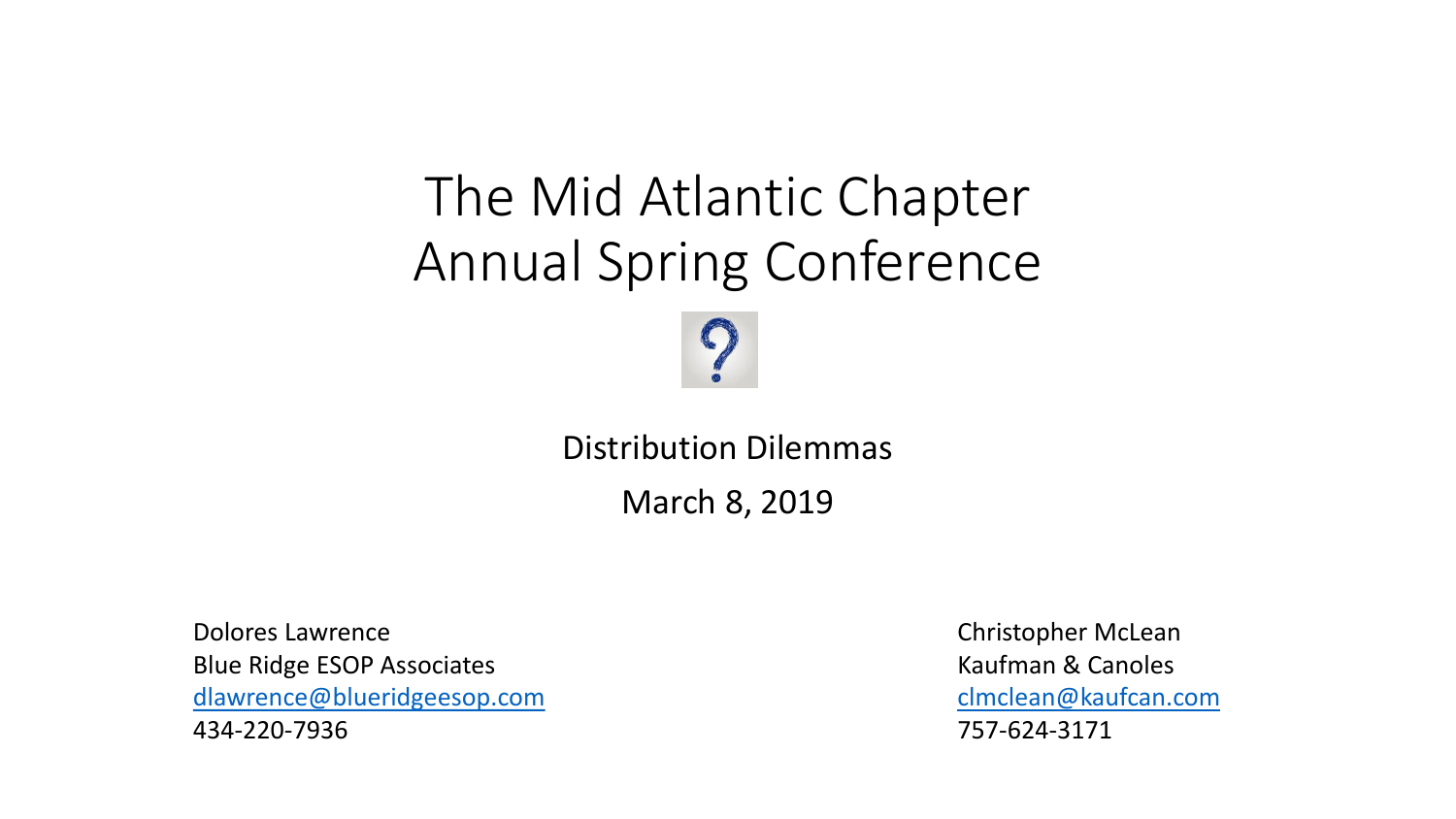# Let's Tackle Some of the Possible Headaches

- Missing or lost participants
- Uncashed checks
- Incorrect SSN
- Participant dies, no beneficiary form
- Distributions to minors
- Distributions while the ESOP loan is outstanding
- In-kind distributions
- Distributions to alternate payees
- Distributions from a terminating plan
- Distributions to foreign participants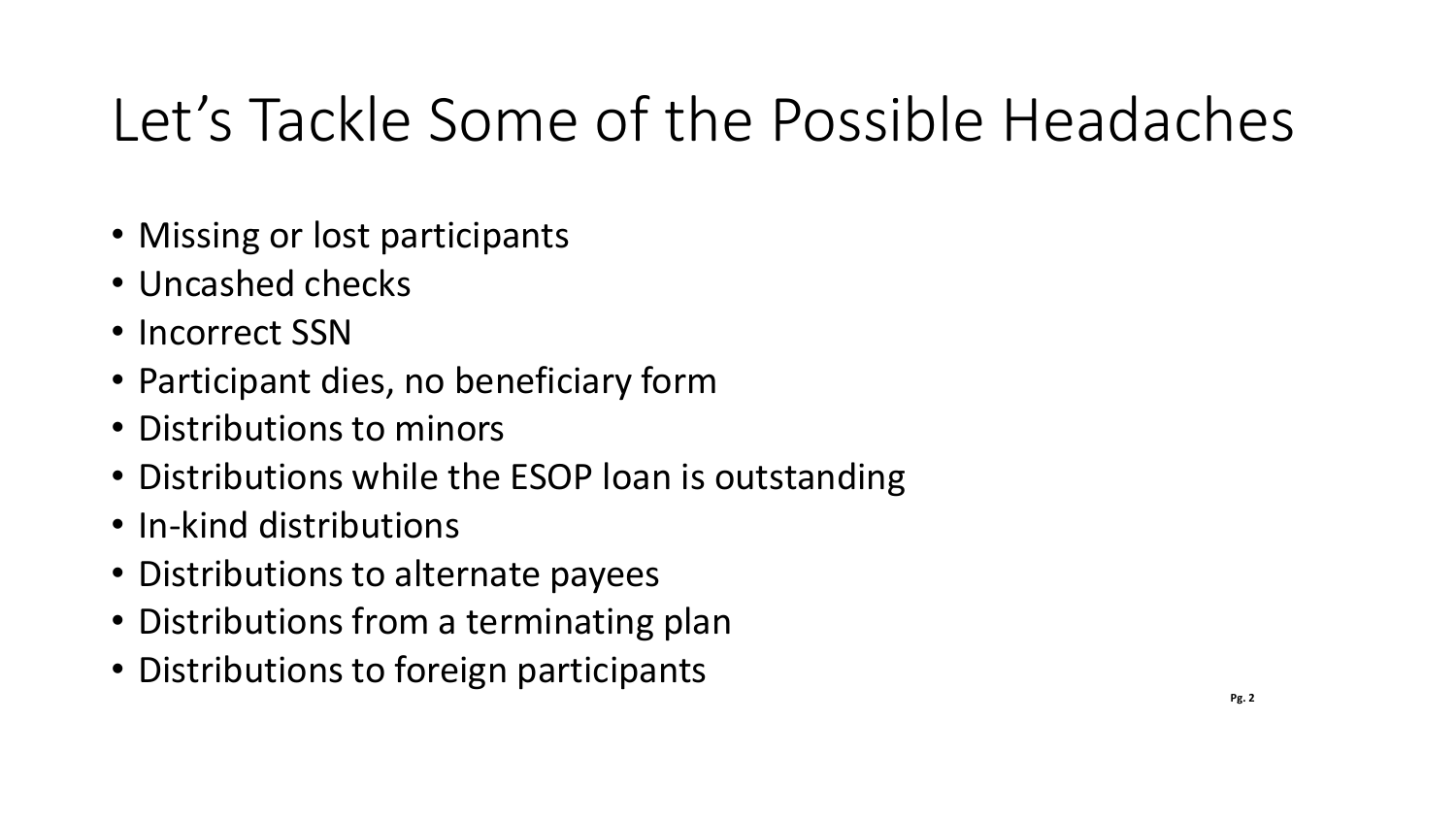# Missing or lost participants

- Responsibility to locate
- How to locate
	- Other benefit plan/ company records
	- Through current employees
	- Check with beneficiary
	- Internet search services
	- Social media
	- See guidance for terminating plans DOL FAB 2014-01
	- Check plan provisions (search on "lost", "missing", "unlocatable"); follow any required search methods outlined in your plan **PRACE**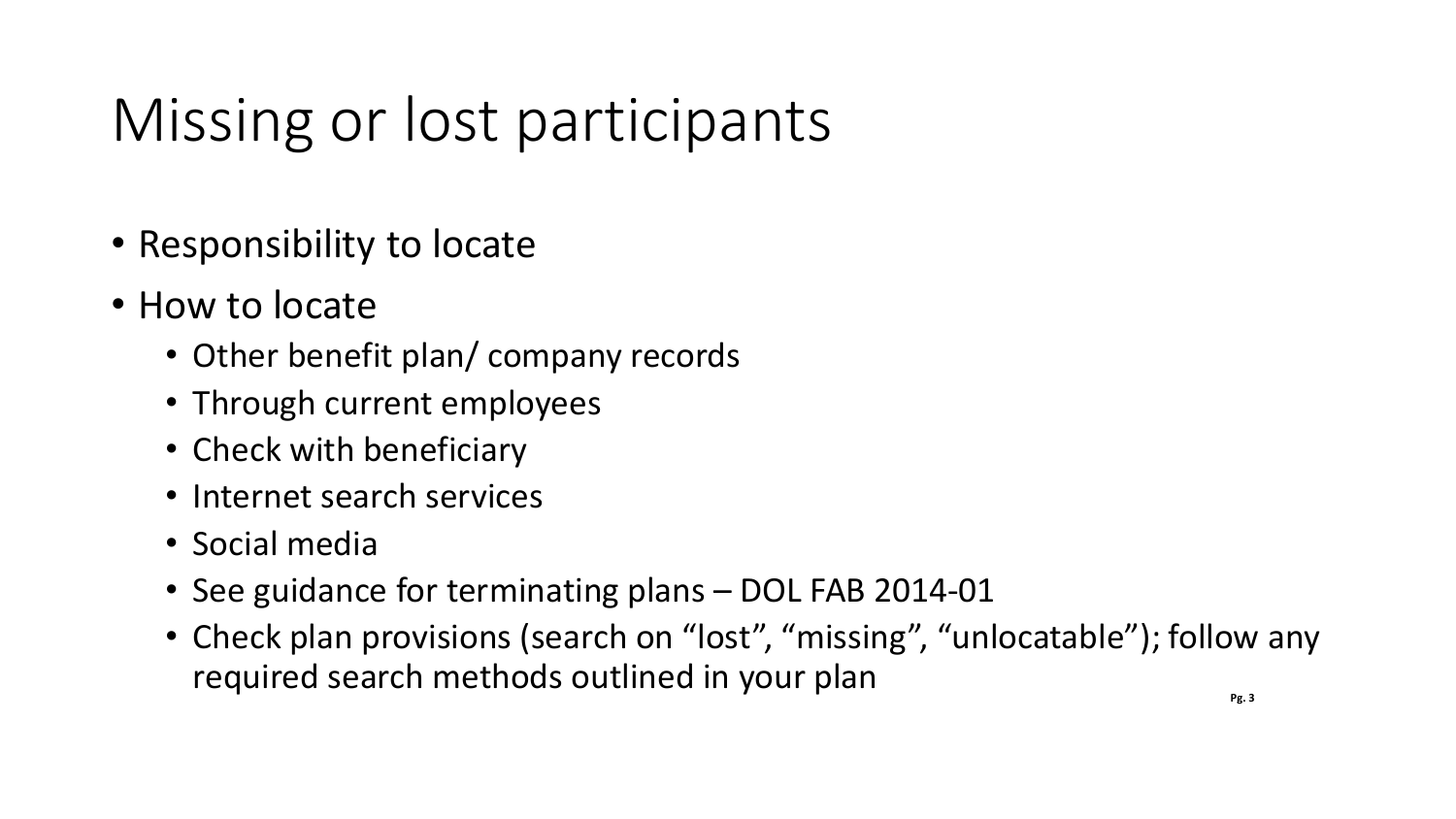# Missing or lost participants

- At employment termination, remind participants of responsibility to provide new address data
- If participant is unlocatable after all required searches are completed, the plan *may* provide for account forfeiture (must reinstate if participant shows up later)
- In a 2017 field directive, the IRS told examiners not to challenge plan qualification due to required minimum distribution violation if the company can document that it has completed a required list of search efforts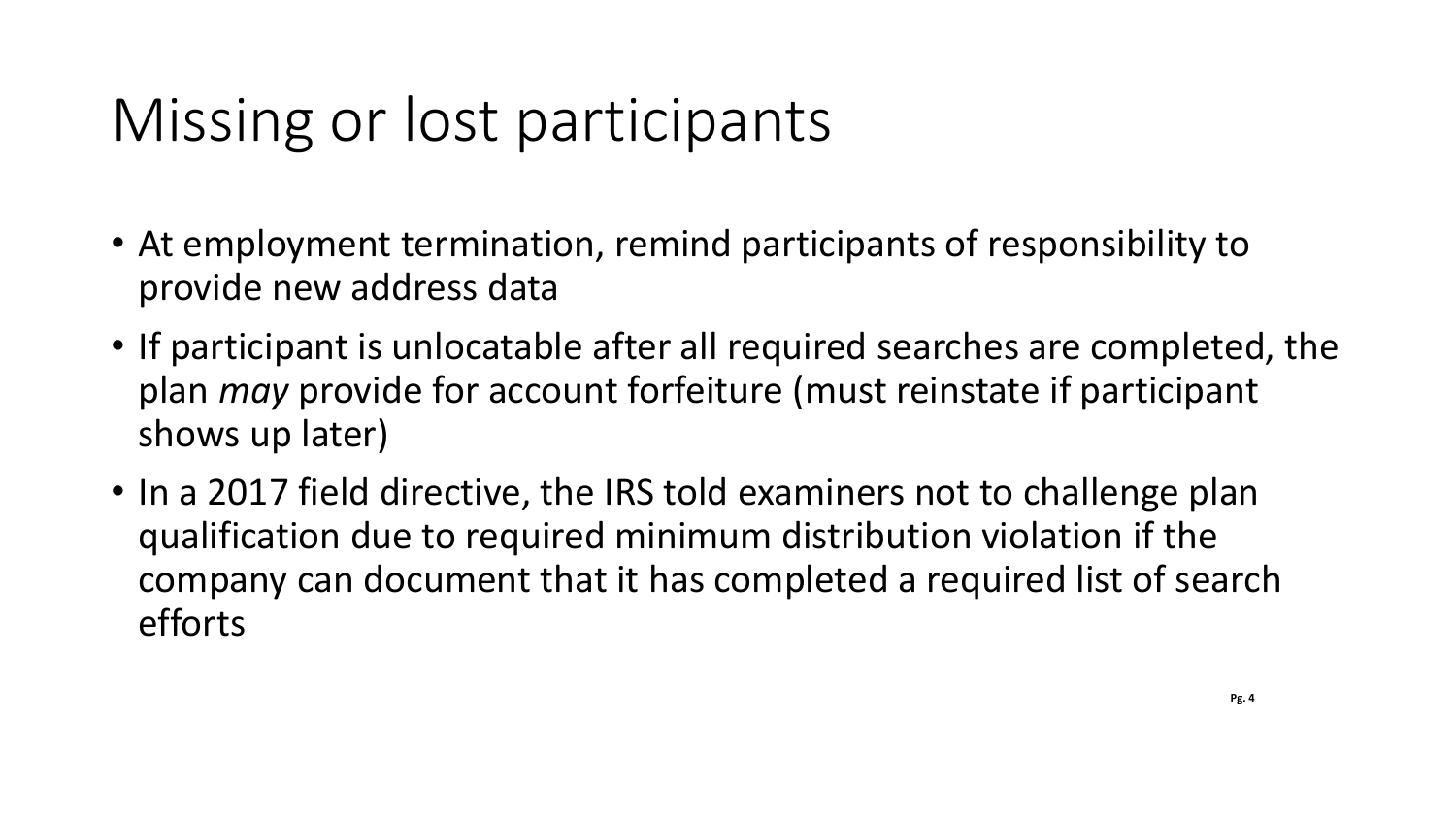# Missing or lost participants

- PBGC's Missing Participants Program now covers defined contribution plans (e.g., ESOPs, 401(k) plans) that are terminated on or after January 1, 2018
	- PBGC locates participants who were missing when their plan was terminated
	- Once these participants are located, PBGC either provides their benefits to them or informs them where their accounts are being held
	- There are two ways to use the program:
		- Transfer the missing participants' account balances directly to PBGC, or
		- Provide PBGC with information about where the missing participants' account balances were transferred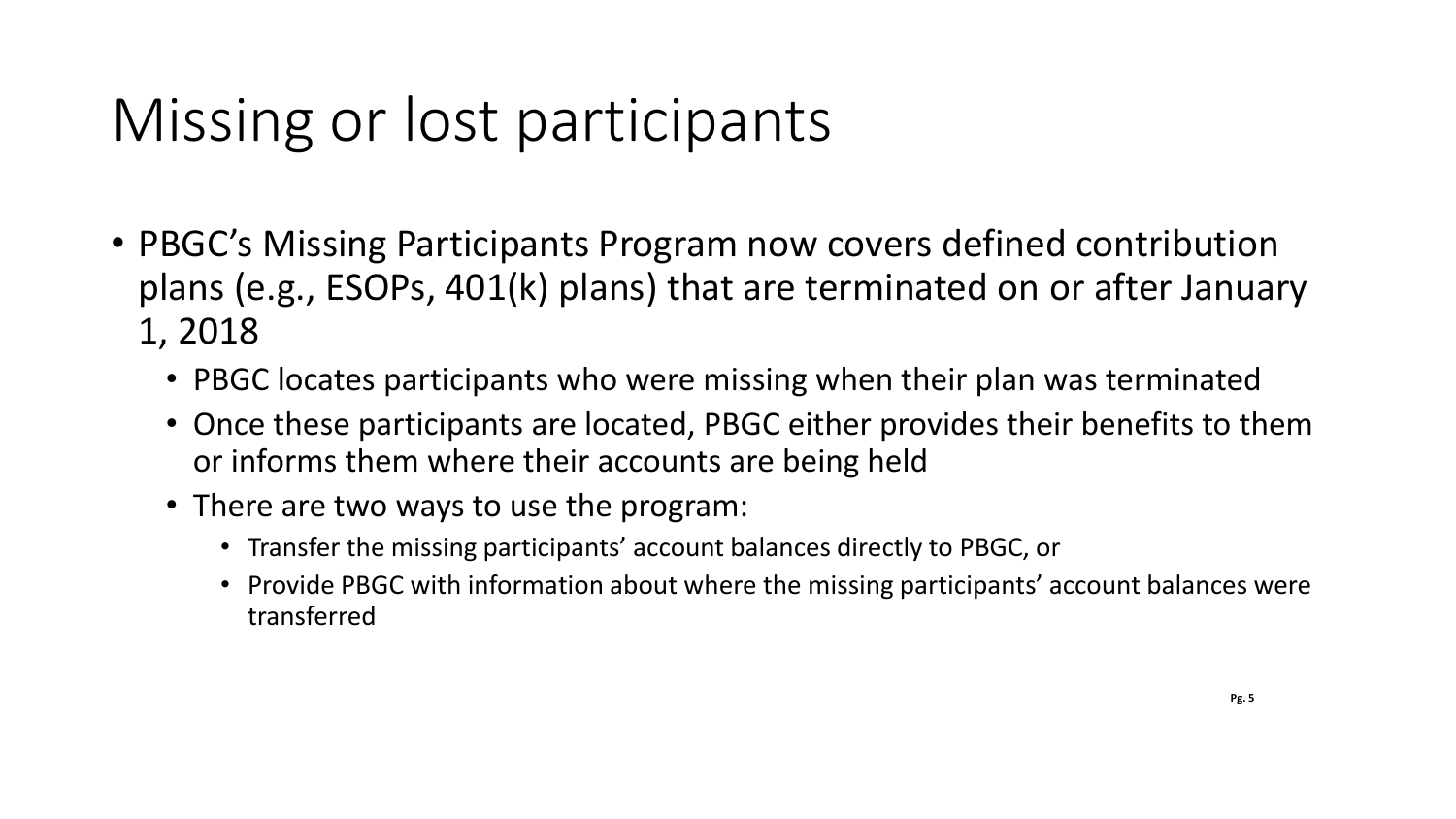### Uncashed checks

- Review uncashed checks periodically
- Check for new address
- Force out per plan consent provisions or convert to other investments if plan has segregation language
- May need to stop payment/reinstate account check plan terms
- Outside paying agents will they escheat?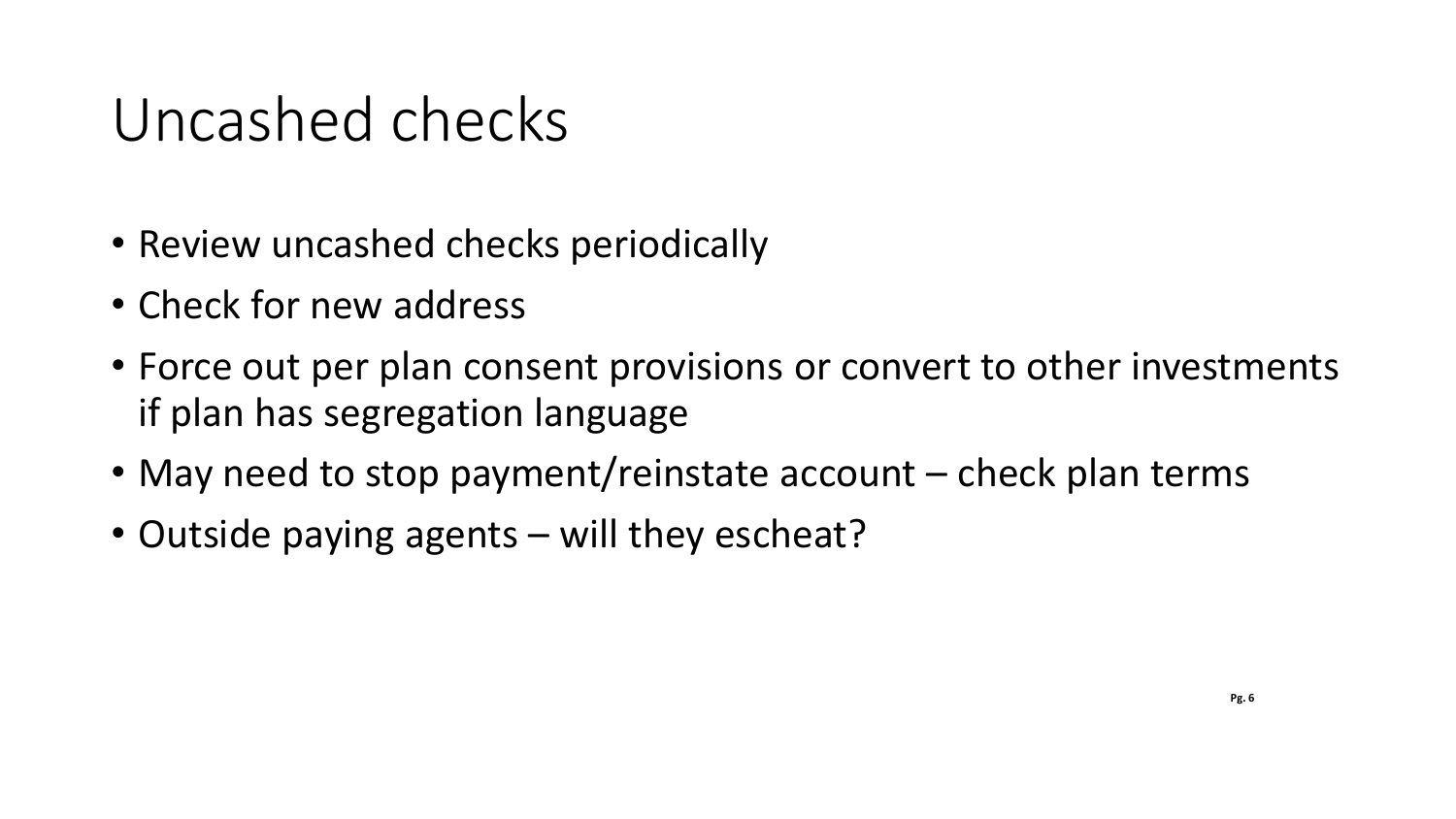#### Incorrect SSN

- Need to obtain correct SSN and ask for payment back if cashed by incorrect participant
- If SSN is thought to be invalid or stolen, you do not have many choices unless you can prove identity theft
- If participant is fired and unlocatable, revert to Missing Participant process
- If participant is locatable, you must pay him the benefit when eligible, as you would any other participant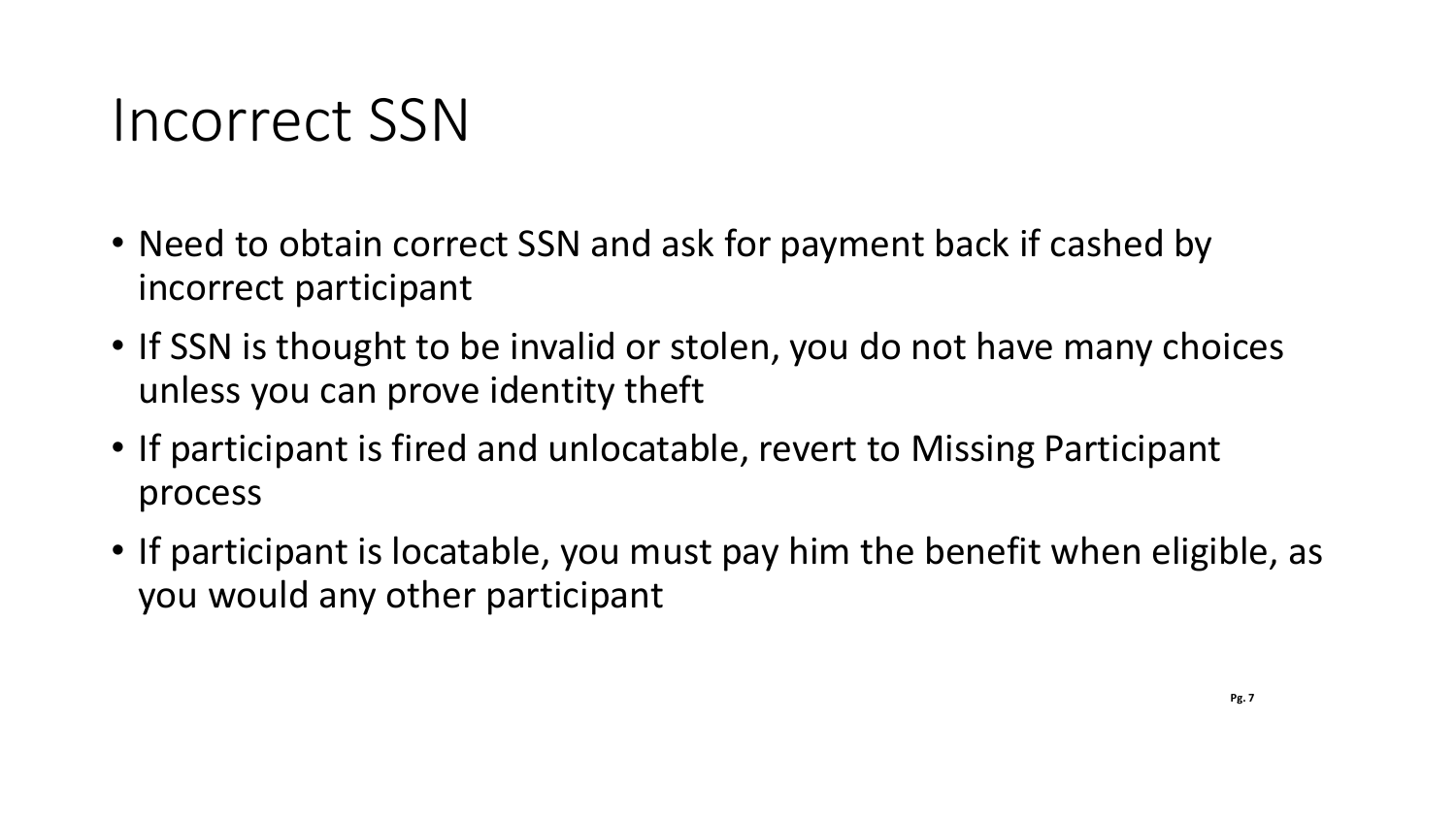# Participant dies with no named beneficiary

- Plan provisions determine who is the beneficiary
- What if participant was unmarried and the plan says the estate is the beneficiary and no estate was opened?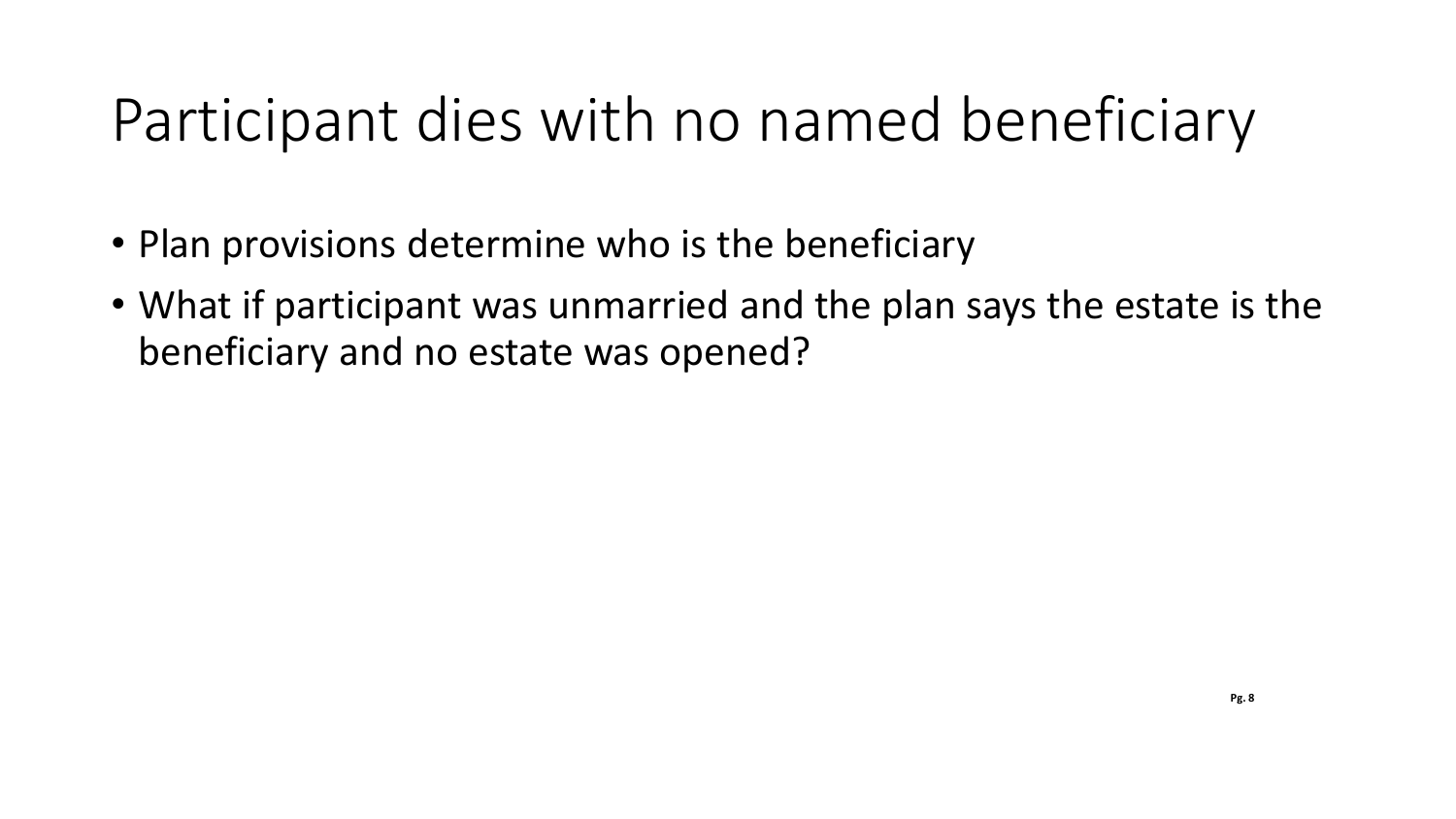### Distributions to minors

- Confirm death and named beneficiary
- Determine legal Guardian
- Obtain payment instructions from Guardian
- Check payable to Guardian fbo Minor beneficiary; use Minor's SSN for tax reporting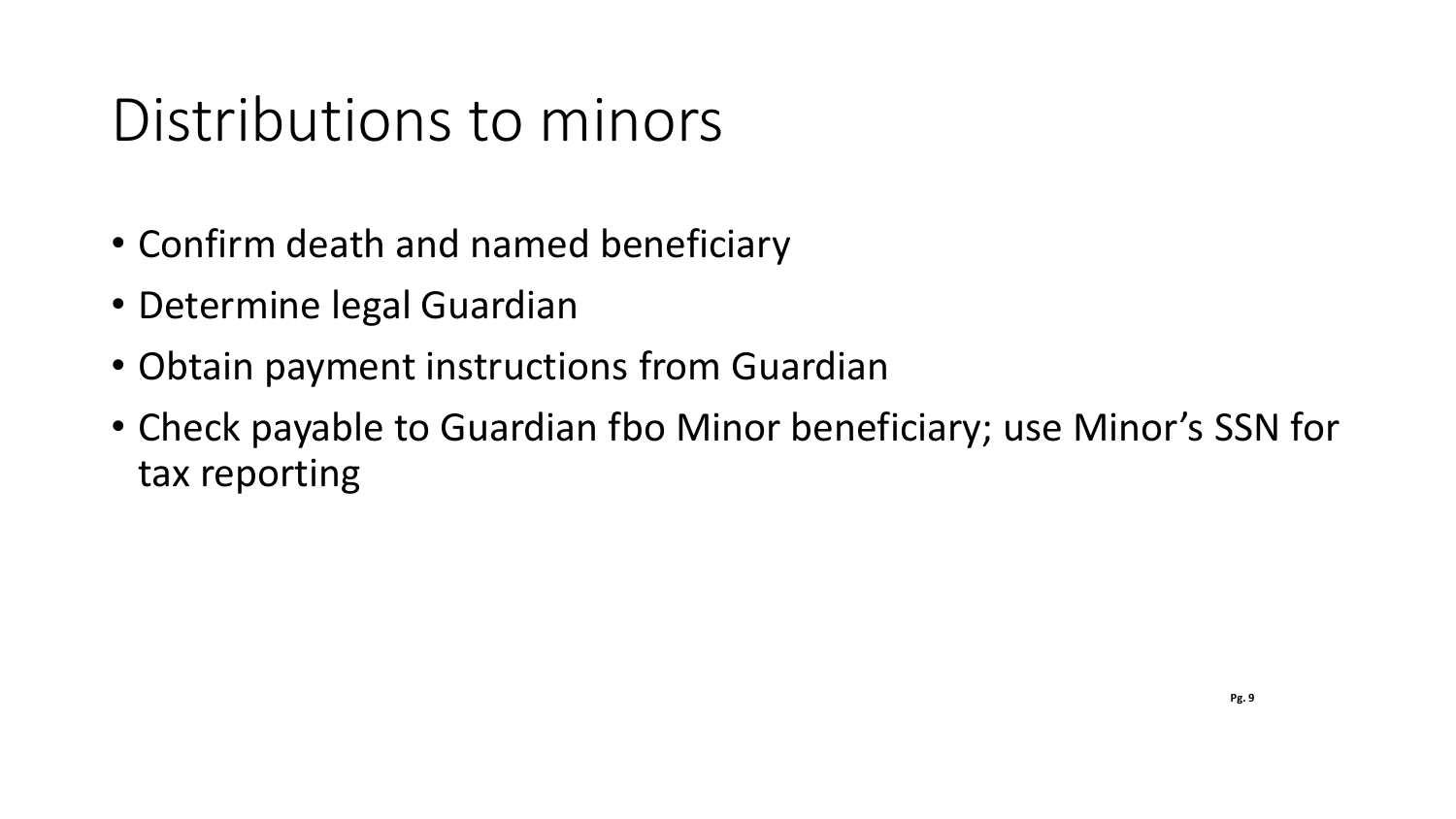# Distributions while the ESOP loan is outstanding

- Plan may say distributions of amounts related to stock acquired with an exempt loan may be delayed while the loan is outstanding
- Certain rules override any loan hold
	- Required minimum distributions at age 70  $\frac{1}{2}$ , death
	- Diversification payments
	- IRC Section 401(a)(14) Distribution must commence no later than the 60th day after the end of the plan year in which the latest of the following occurs:
		- Earlier of age 65 or the plan's normal retirement age
		- The 10th anniversary of the date on which the participant began participating in the plan
		- Termination of the participant's service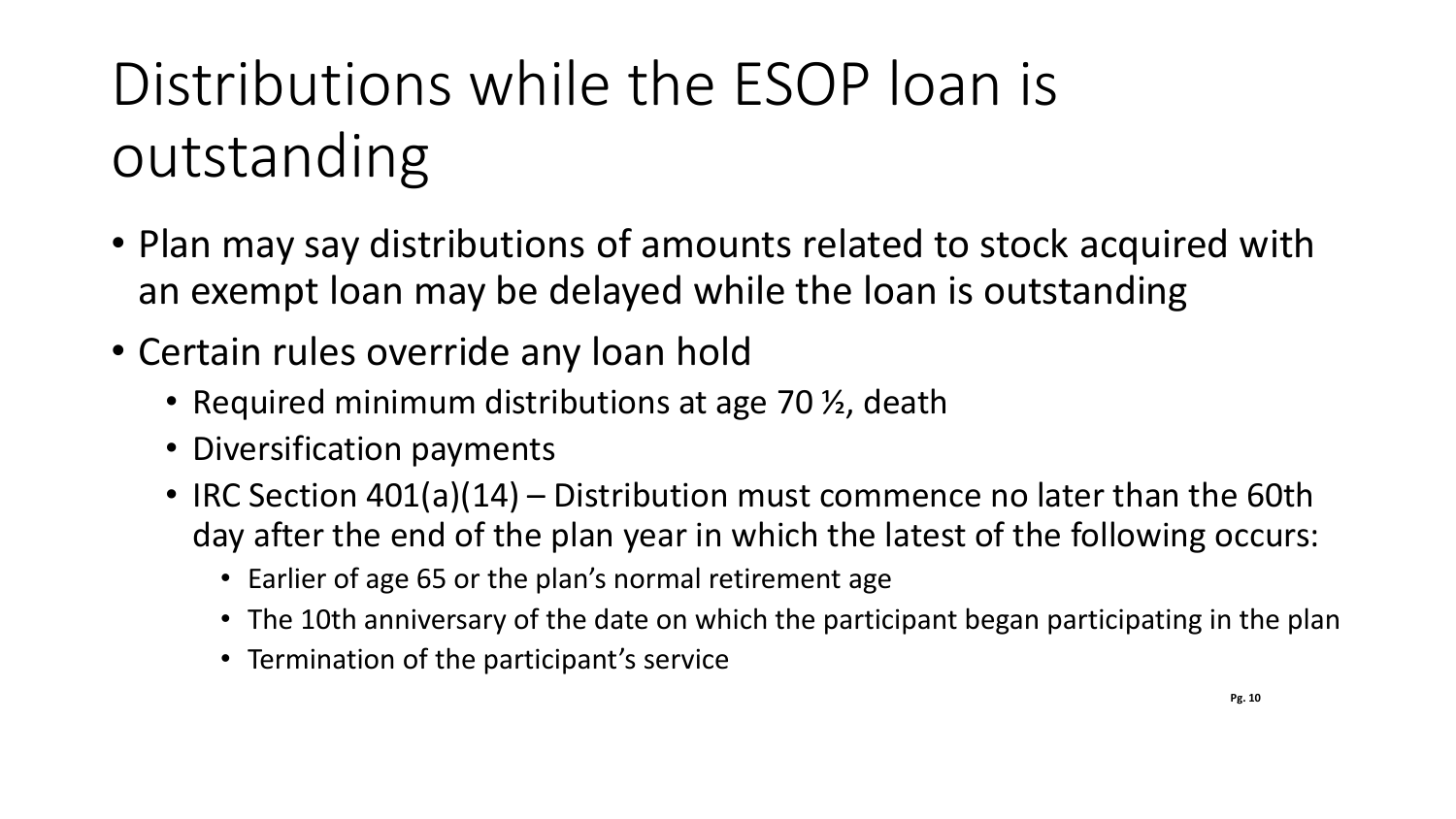### In-kind distributions

- If the choice is made to redeem rather than recycle, how does distribution change?
- The participant receives his benefit in company stock (theoretically, but not practically)
- The ESOP is not required to liquidate stock in order to pay the 20% withholding (if not rollover)
- So if a participant receives his entire balance in stock, no withholding will apply
- The participant can grant the trustee the power to transfer the shares of stock to the company for redemption by completing a stock power section on the distribution form (required for S corps)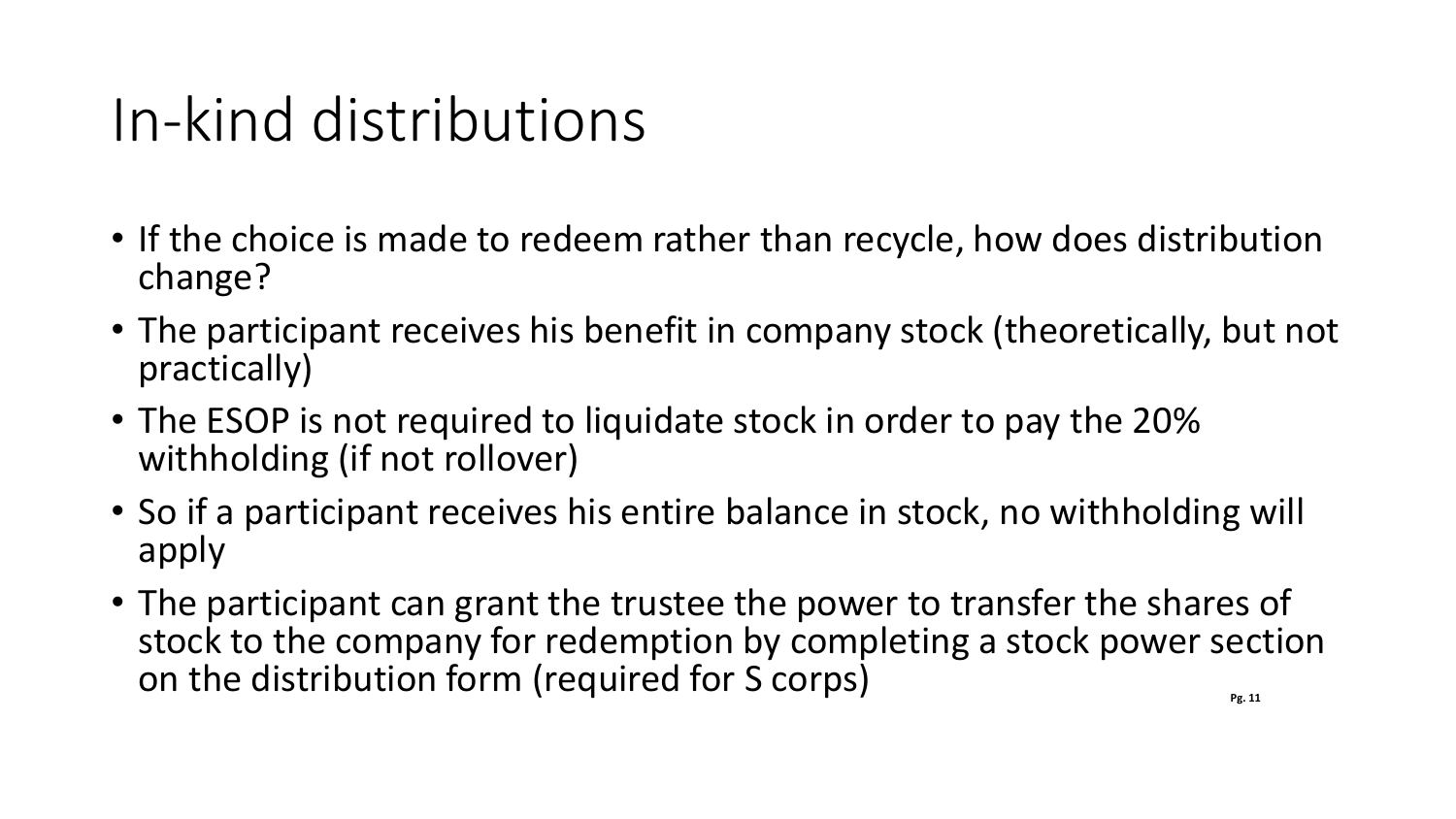### In-kind distributions (cont.)

- The company issues a check to the participant (or rollover provider) for fair market value of shares redeemed (no withholding)
- ESOP issues 1099R for value of shares distributed
- If C corp., participant may be able to keep shares and have them redeemed the following year
- Allows participant to use net unrealized appreciation (NUA) tax advantage
- Company may grant the ESOP the ability to buy back the shares, and provide a loan to the ESOP to fund the buy back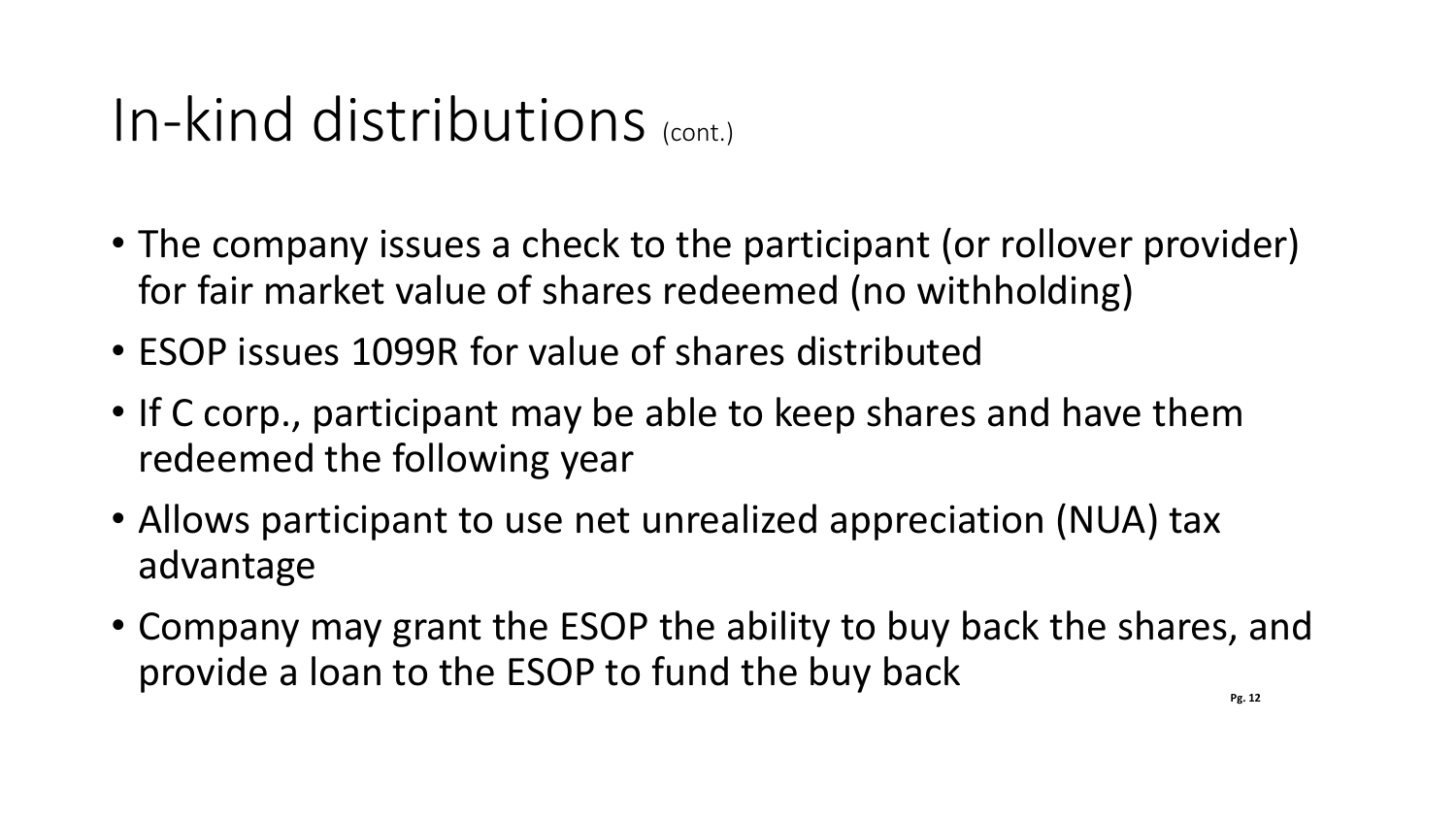### Distributions to alternate payees

- Read and follow plan document and Qualified Domestic Relations Order Policy (if separate from plan document)
- Once a domestic relations order is approved, alternate payee can be eligible immediately or may need to wait
- Need to separately track portion of participant's account awarded to alternate payee
- Spouse alternate payee may roll over distribution
- If spouse does not roll over, subject to 20% withholding, but not early tax penalty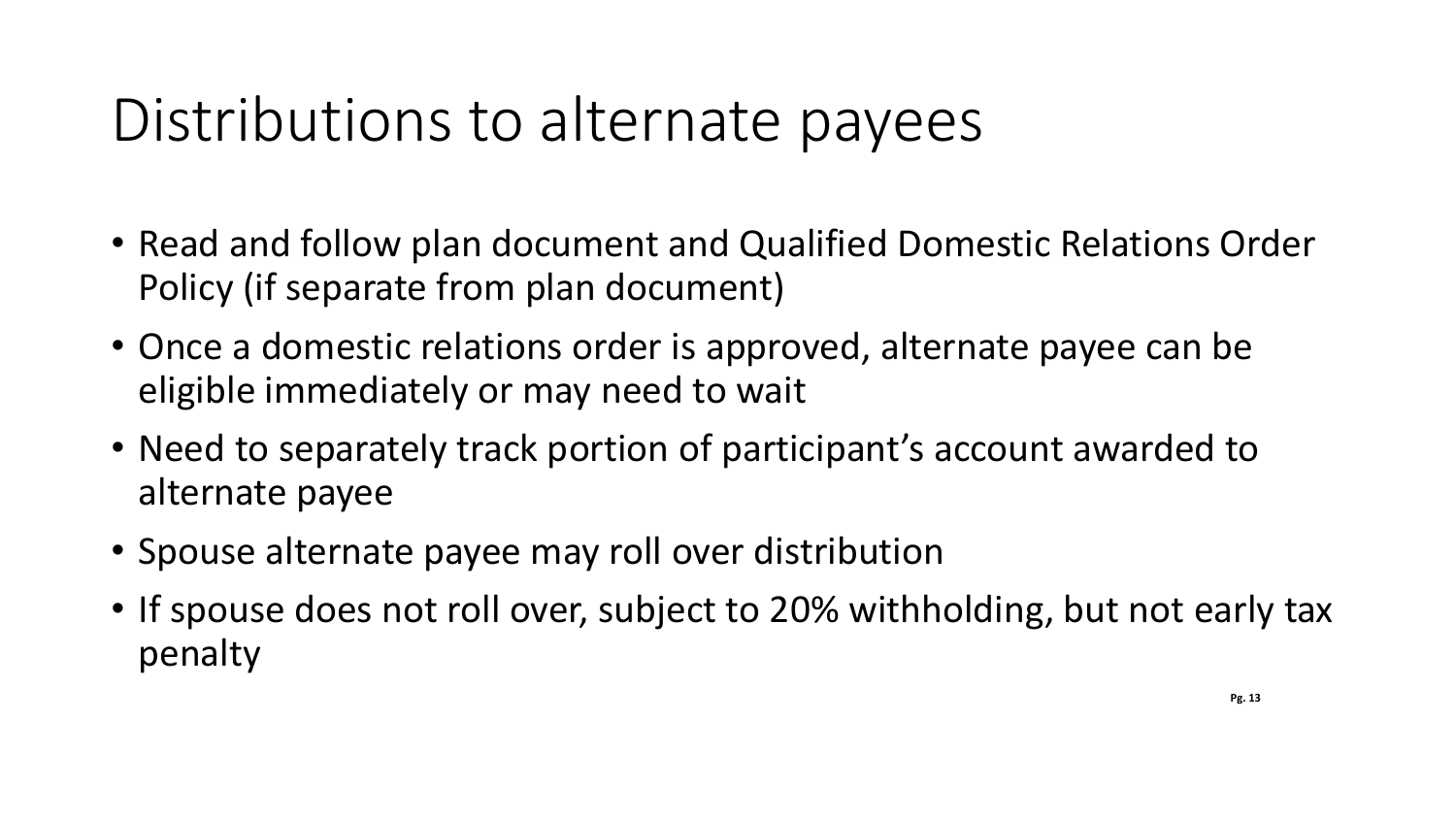## Distributions from terminating plan

- Consent is not needed for payment upon plan termination, but you do have to provide a rollover opportunity
- Determine how funds will be paid if participant does not consent to distribution (normally single sum)
- Lost participant follow DOL FAB 2014-01 guidance for location efforts and options for payment if participant cannot be located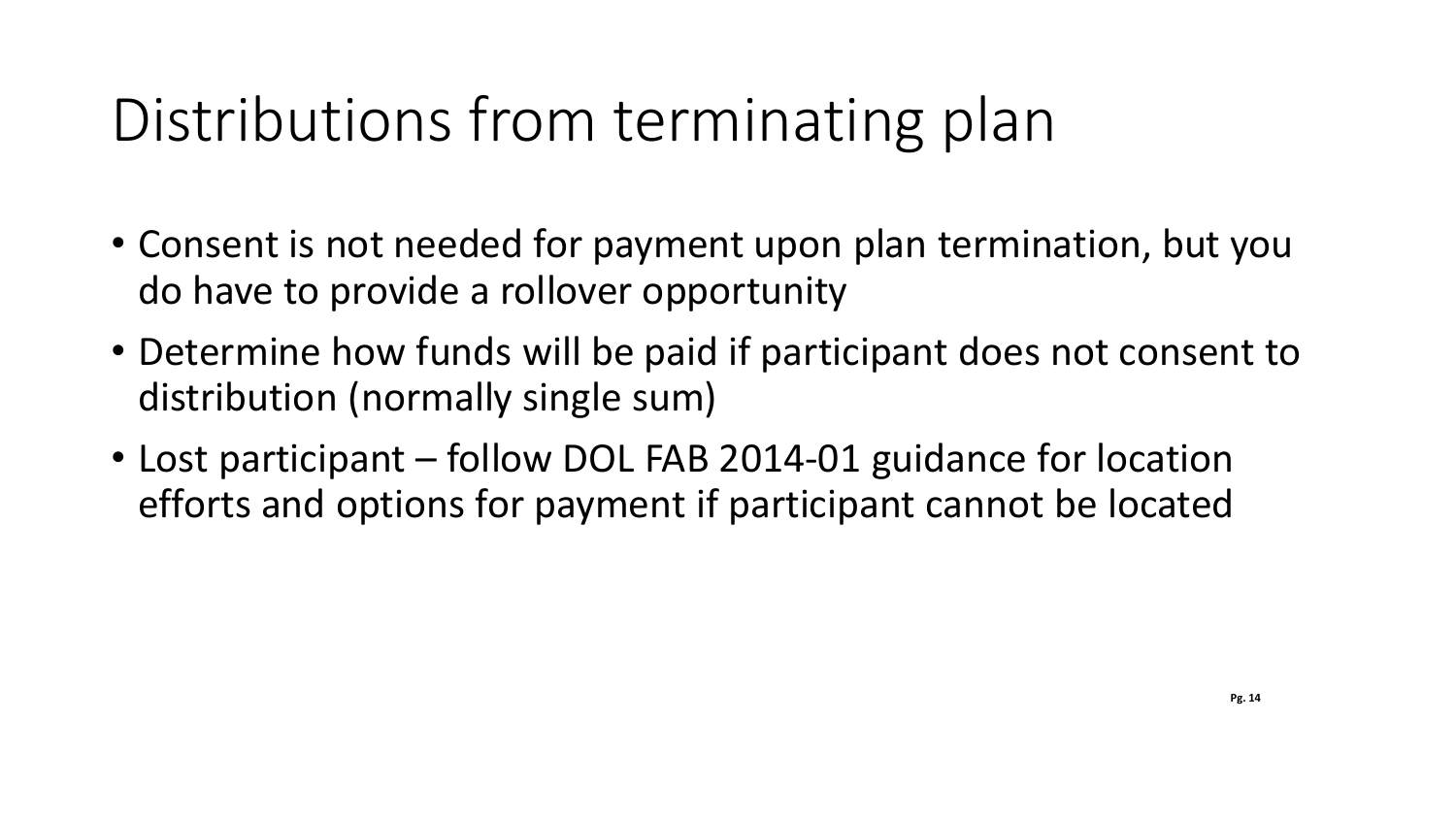# Distributions to foreign participants

- An alien is an individual who is not a US citizen
	- US citizen residing in foreign country after providing services in US normal tax rules
	- Resident alien's income is generally subject to tax in the same manner as a US citizen
	- Nonresident alien is subject to income tax on US source income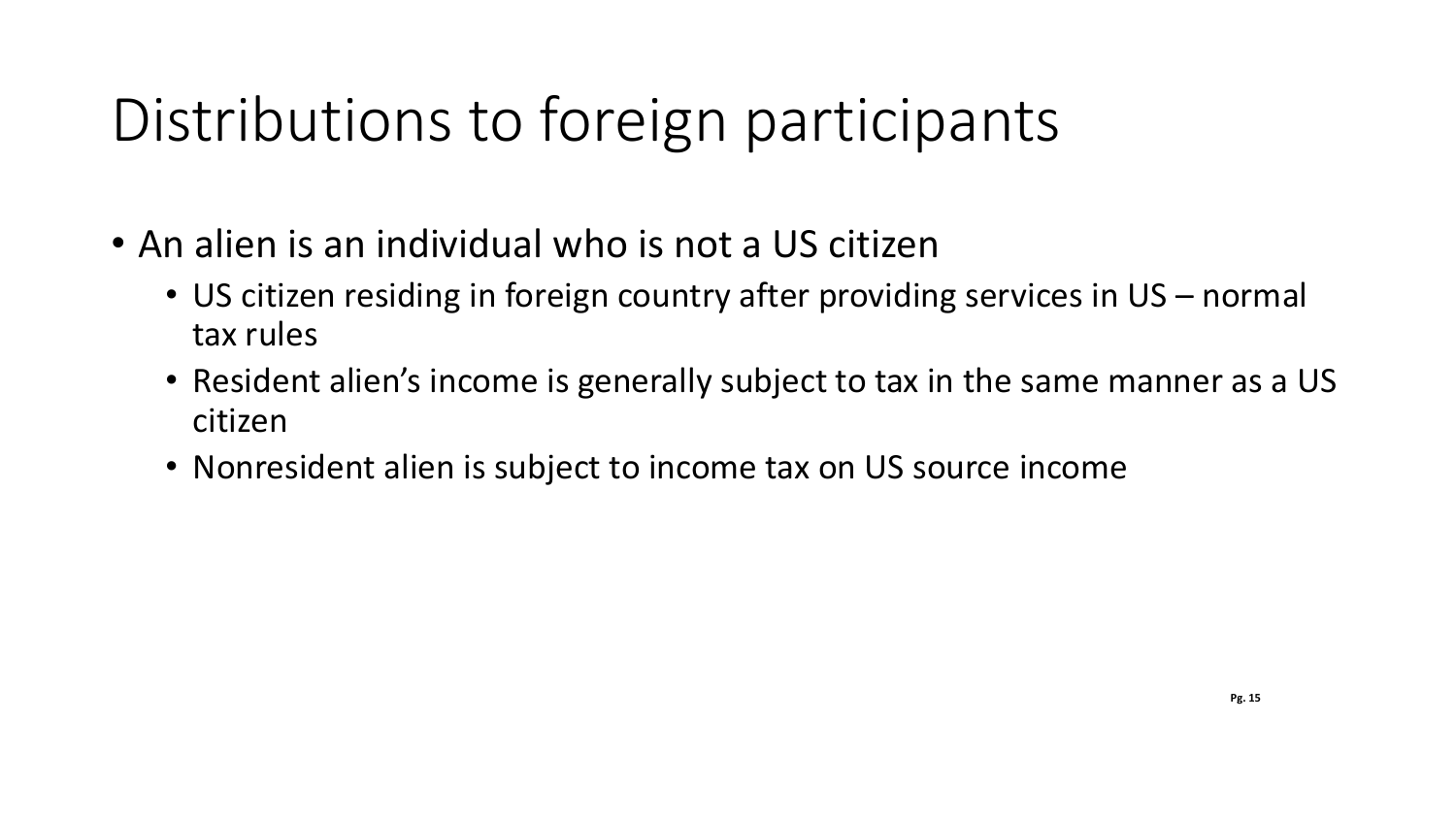# Distributions to foreign participants

- An alien is an individual who is not a US citizen
	- US citizen residing in foreign country after providing services in US normal tax rules
	- Resident alien's income is generally subject to tax in the same manner as a US citizen
	- Nonresident alien is subject to income tax on US source income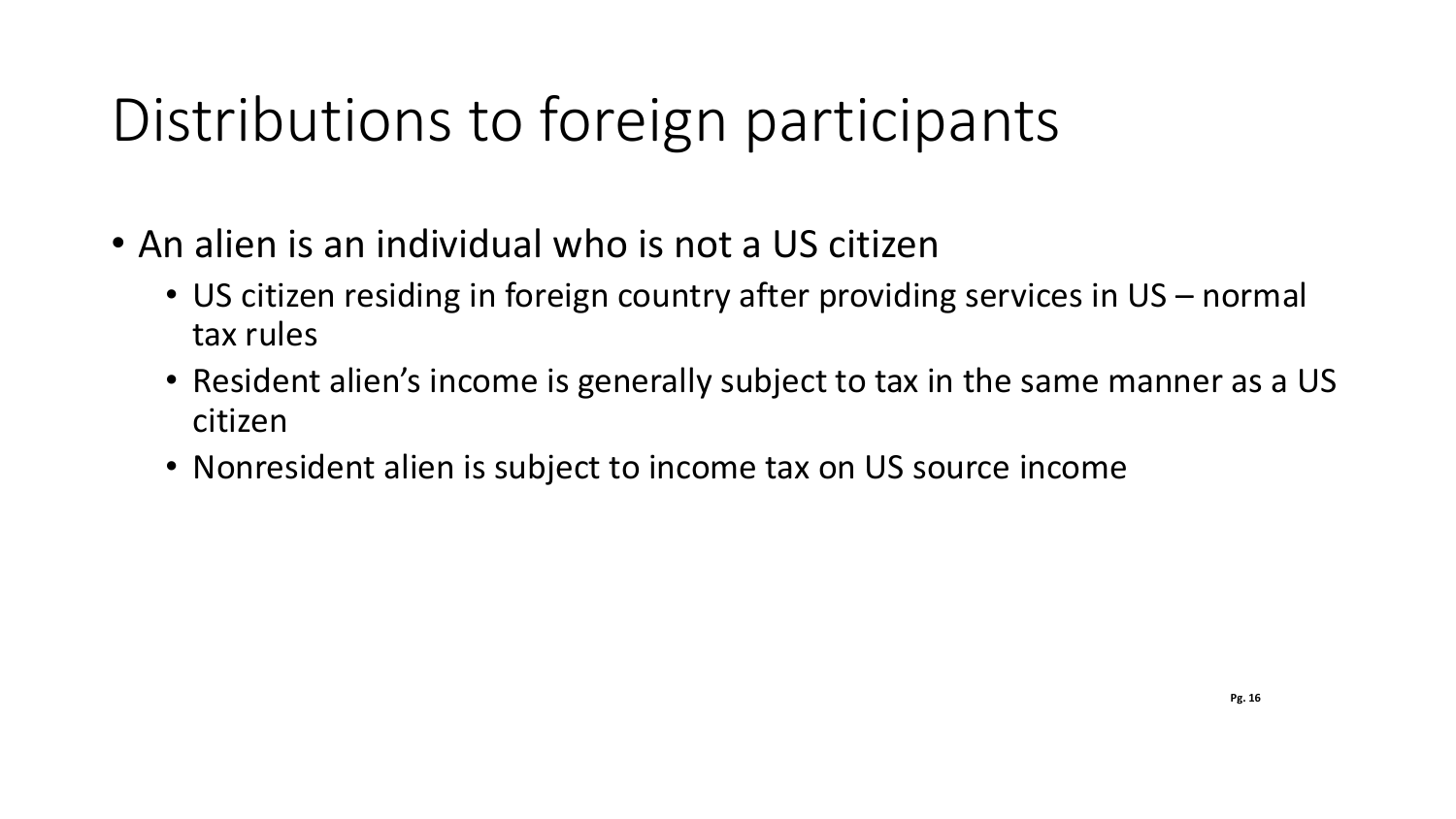# Distributions to foreign participants

- Assume nonresident alien performed services in US for ESOP company, then retires
- Provides foreign mailing address along with request for cash distribution
- W-8BEN is completed-shows country of citizenship
- Federal tax is withheld –up to 30% or amount stipulated in treaty with foreign country
- Payment made
- Form 1042-S reporting by withholding agent **Pagent**